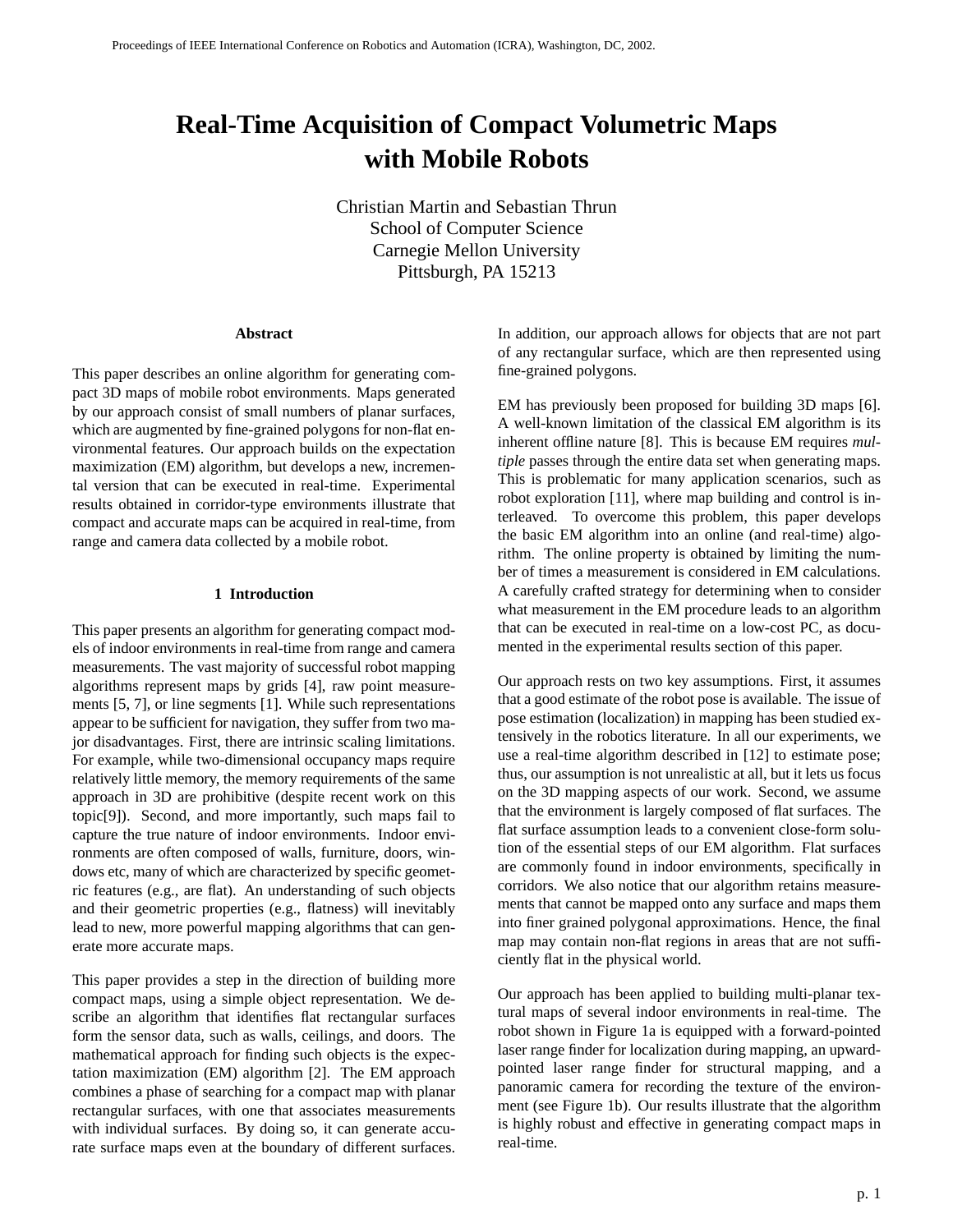

**Figure 1:** Mobile robot, equipped with two 2D laser range finders and a panoramic camera. The camera uses a panoramic mirror mounted only a few centimeters away from the optical axis of the laser range finder.

#### **2 Flat Surface Model**

Mathematically, a map is a finite collection of rectangular flat surfaces, representing doors, walls, ceilings, plus a set of small polygons representing non-flat artifacts in the environment. We will denote the set of rectangular flat surfaces by  $\theta$ , where

$$
\theta = \{\theta_1, \ldots, \theta_J\} \tag{1}
$$

Here *J* is the total number of rectangular surfaces  $\theta_j$ . Each  $\theta_i$  is described by a total of 9 parameters, arranged in three groups:

$$
\theta_j = \langle \alpha_j, \beta_j, \gamma_j \rangle \tag{2}
$$

Here  $\alpha_j$  is the three-dimensional surface normal of the rectangular surface,  $\beta_j$  is the one-dimensional offset between the surface and the origin of the coordinate system, and  $\gamma_j$  are five parameters specifying the size and orientation of the rectangular area within the (infinite) planar surface represented by  $\alpha_i$  and  $\beta_i$ . The Euclidean distance of any coordinate z in 3D space to any surface  $\theta_i$  will be denoted

$$
d(z, \theta_j) \tag{3}
$$

In our implementation, we distinguish two cases: The case where the orthogonal projection of  $z$  falls into the rectangle, and the case where it does not. In the former case,  $d(z, \theta_i)$ is given by  $\alpha_i \cdot z - \beta_i$ ; in the latter case,  $d(z, \theta_i)$  is the Euclidean distance between the bounding box of the rectangle and z, which is either a point-to-line distance or a point-topoint distance.

Measurements correspond to points in 3D space. The  $i$ -th sensor measurement, denoted

$$
z_i \in \Re^3 \tag{4}
$$

is a 3D coordinate of a point detected by a laser range finder. Such point obstacles are easily recovered from range measurements, such as the laser ranger finders used in the experiments below, subject to knowledge of the robot's location. We denote the set of all measurements by

$$
Z = \{z_i\} \tag{5}
$$

The *measurement model* ties together the volumetric map and the measurements  $Z$ . The measurement model is a probabilistic generative model of the measurements given the world:

$$
p(z_i|\theta) \tag{6}
$$

Our approach assumes Gaussian measurement noise. In particular, let  $j$  be the index of the surface nearest to the measurement  $z_i$ . Then the error distribution is given by the following normal distribution with variance parameter  $\sigma$ 

$$
p(z_i|\theta_j) := \frac{1}{\sqrt{2\pi\sigma^2}} e^{-\frac{1}{2}\frac{d^2(z_i,\theta_j)}{\sigma^2}}
$$
(7)

Notice that the log likelihood of this normal distribution is proportional to the Euclidean distance  $d(z_i, \theta_j)$  between the measurement  $z_i$  and the surface  $\theta_i$ .

The normal distributed noise is a good model if a range finder succeeds in detecting a flat surface. Sometimes, however, range finders fail to detect the nearest object altogether, or the object detected by a range finder does not correspond to a flat surface. In our approach, we will model such events using a uniform distribution over the entire measurement range:

$$
p(z_i|\theta_*) \quad := \quad \left\{ \begin{array}{cl} 1/z_{\text{max}} & \text{if } 0 \le z_i \le z_{\text{max}} \\ 0 & \text{otherwise} \end{array} \right. \tag{8}
$$

Here  $\theta_*$  denotes a 'phantom' component of the map  $\theta$ , which accounts for all measurements not caused by any of the surfaces in  $\theta$ . The interval  $[0; z_{\text{max}}]$  denotes the measurement range of the range finder.

#### **3 The Log-Likelihood Function**

In statistical terms, finding a plausible map is equivalent to maximizing a likelihood function. To define the likelihood function, we have to introduce a new set of random variables, called the *correspondences*  $c_{ij}$  and  $c_{i*}$ . Each correspondence variable is a binary random variable. The variable  $c_{ij}$  is 1 if and only if the  $i$ -th measurement  $z_i$  corresponds to the  $j$ -th surface in the map,  $\theta_j$ . Likewise, the correspondence  $c_{i*}$  is 1 if and only if the  $i$ -th measurement was not caused by any of the surfaces in the map  $\theta$ . The correspondence vector of the  $i$ -th measurement is given by

$$
C_i = \{c_{i*}, c_{i1}, c_{i2}, \dots, c_{iJ}\}\tag{9}
$$

By definition, the correspondences in  $C_i$  sum to 1 for all i, since each measurement is caused by exactly one component of the map  $\theta$ .

If we know the correspondences  $C_i$ , we can express the measurement model  $p(z_i|\theta)$  as follows

$$
p(z_i|C_i, \theta) = \frac{1}{\sqrt{2\pi\sigma^2}} e^{-\frac{1}{2} \left[c_{i*} \ln \frac{z_{\text{max}}^2}{2\pi\sigma^2} + \sum_j c_{ij} \frac{d^2(z_i, \theta_j)}{\sigma^2}\right]} \tag{10}
$$

This obviously generalizes our definition in the previous section, since for every measurement  $z_i$  only a single correspondence will be 1; all other c-variables will be zero. Making the correspondence explicit in the measurement model enables us to compute the *joint probability* of a measurement  $z_i$  along with its correspondence variables  $C_i$ :

$$
p(z_i, C_i | \theta) = \frac{1}{(J+1)\sqrt{2\pi\sigma^2}} e^{-\frac{1}{2} \left[ c_{i*} \ln \frac{z_{\text{max}}^2}{2\pi\sigma^2} + \sum_j c_{ij} \frac{d^2(z_i, \theta_j)}{\sigma^2} \right]} (1)
$$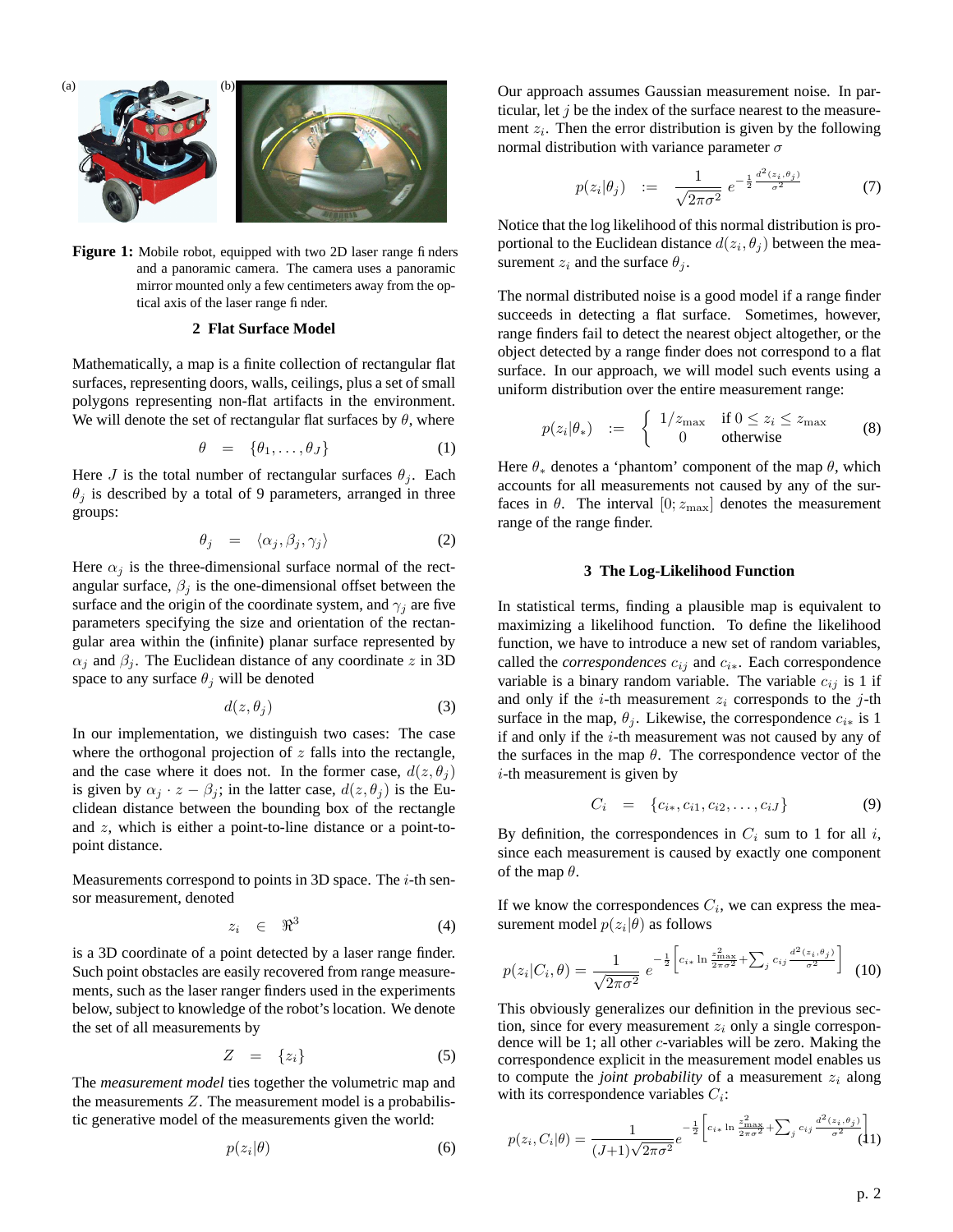Assuming independence in measurement noise, the likelihood of *all* measurements Z and their correspondences  $C := \{C_i\}$ is then given by

$$
p(Z, C | \theta)
$$
\n
$$
= \prod_{i} \frac{1}{(J+1)\sqrt{2\pi\sigma^2}} e^{-\frac{1}{2} \left[c_{i*} \ln \frac{z_{\text{max}}^2}{2\pi\sigma^2} + \sum_{j} c_{ij} \frac{d^2(z_i, \theta_j)}{\sigma^2}\right]}
$$
\n(12)

This equation is simply the product of (11) over all measurements  $z_i$ .

It is common practice to maximize the log-likelihood instead of the likelihood (12):

$$
\ln p(Z, C|\theta) = \sum_{i} \ln \frac{1}{(J+1)\sqrt{2\pi\sigma^2}} - \frac{1}{2} c_{i*} \ln \frac{z_{\text{max}}^2}{2\pi\sigma^2} -\frac{1}{2} \sum_{j} c_{ij} \frac{d^2(z_i, \theta_j)}{\sigma^2}
$$
(13)

Finally, while the formulas above all compute a joint over map parameters *and* correspondence, all we are actually interested in are the map parameters. The correspondences are only interesting to the extent that they determine the most likely map θ. Therefore, the goal of estimation is to maximize the *expectation* of the log likelihood (13), where the expectation is taken over all correspondences C. This value, denoted  $E_C$ [ln  $p(Z, C|\theta)$ ], is the expected log likelihood of the data given the map with the correspondences integrated out. It is obtained directly from Equation (13):

$$
E_C[\ln p(Z, C|\theta)]
$$
  
=  $\sum_{i} \ln \frac{1}{(J+1)\sqrt{2\pi\sigma^2}} - \frac{1}{2} E[c_{i*}] \ln \frac{z_{\text{max}}^2}{2\pi\sigma^2}$   

$$
-\frac{1}{2} \sum_{j} E[c_{ij}] \frac{d^2(z_i, \theta_j)}{\sigma^2}
$$
(14)

This equation is the basis for the EM algorithm for maximizing the log-likelihood described in turn.

#### **4 Likelihood Maximization Via EM**

The expected log-likelihood (14) is maximized using EM, a popular method for hill climbing in likelihood space for problems with latent variables [2]. In essence, EM generates a sequence of maps,  $\theta^{[0]}, \theta^{[1]}, \theta^{[2]}, \dots$  Each map improves the log-likelihood of the data over the previous map until convergence. EM starts with a random map  $\theta^{[0]}$ . Each new map is obtained by executing two steps: an E-step, where the expectations of the unknown correspondences  $E[c_{ij}]$  and  $E[c_{ik}]$  are calculated for the *n*-th map  $\theta^{[n]}$ , and an M-step, where a new maximum likelihood map  $\theta^{[n+1]}$  is computed under these expectations.

**The E-Step:** In the E-step, we are given a map  $\theta^{[n]}$  for which we seek to determine the expectations  $E[c_{ij}]$  and  $E[c_{ik}]$  for all  $i, j$ . Bayes rule, applied to the sensor model, gives us a way to calculate the desired expectations (assuming a uniform prior over correspondences):

$$
E[c_{ij}] = p(c_{ij}|\theta^{[n]}, z_i)
$$
  
= 
$$
\frac{p(z_i|\theta^{[n]}, c_{ij})p(c_{ij}|\theta^{[n]})}{p(z_i|\theta^{[n]})}
$$
  
= 
$$
\frac{e^{-\frac{1}{2}\frac{d^2(z_i, \theta_j)}{\sigma^2}}}{e^{-\frac{1}{2}\ln\frac{z_{\text{max}}^2}{2\pi\sigma^2}} + \sum_k e^{-\frac{1}{2}\frac{d^2(z_i, \theta_j)}{\sigma^2}}}
$$
(15)

$$
E[c_{i*}] = \frac{e^{-\frac{1}{2}\ln\frac{z_{\max}^2}{2\pi\sigma^2}}}{e^{-\frac{1}{2}\ln\frac{z_{\max}^2}{2\pi\sigma^2}} + \sum_{k} e^{-\frac{1}{2}\frac{d^2(z_i,\theta_k)}{\sigma^2}}} \qquad (16)
$$

**The M-Step:** In the M-step, we are given the expectations  $E[c_{ij}]$  and seek to calculate a map  $\theta^{[n+1]}$  that maximizes the expected log-likelihood of the measurements, as given by Equation (14). In other words, we seek surface parameters  $\langle \alpha_i, \beta_i \rangle$  that maximize the expected log likelihood of the map.

Obviously, many of the terms in (14) do not depend on the map parameters  $\theta$ . This allows us to simplify this expression and instead minimize

$$
\sum_{i} \sum_{j} E[c_{ij}] d^{2}(z_{i}, \theta_{j}) \qquad (17)
$$

The actual M-step proceeds in two steps. First, the parameters  $\alpha_i$  and  $\beta_i$  are computed that specify the principal orientation and location of the rectangular surface, without considerations of the surface boundaries. If walls are assumed to be boundless, minimizing (17) is equivalent to minimizing

$$
\sum_{i} \sum_{j} E[c_{ij}] (\alpha_j \cdot z_i - \beta_j)^2 \tag{18}
$$

subject to the normality constraint  $\alpha_j \cdot \alpha_j = 1$ . This quadratic optimization problem is commonly solved via Lagrange multipliers  $\lambda_j$  for  $j = 1, \ldots, J$ :

$$
L := \sum_{i} \sum_{j} E[c_{ij}] (\alpha_j \cdot z_i - \beta_j)^2 + \sum_{j} \lambda_j \alpha_j \cdot \alpha_j \quad (19)
$$

This problem is easily solved using eigenvalue decomposition, as described in [3, 6].

Our algorithm proceed by calculating the bounding boxes  $\gamma_i$ . It does so by determining the minimum rectangular box on the surface which includes all points whose maximum likelihood assignment is the j-th surface:  $\theta_i$ :

$$
\{i \text{ such that } i = \underset{k \in \{1,\dots,k,\ast\}}{\operatorname{argmax}} E[c_{kj}]\} \tag{20}
$$

The optimization searches a finite number of possible surface orientations and then calculates the minimum bounding box for this orientation. Finally, the bounding box with the smallest enclosed surface is selected. This step leads to a rectangular surface of small size, but which nevertheless contains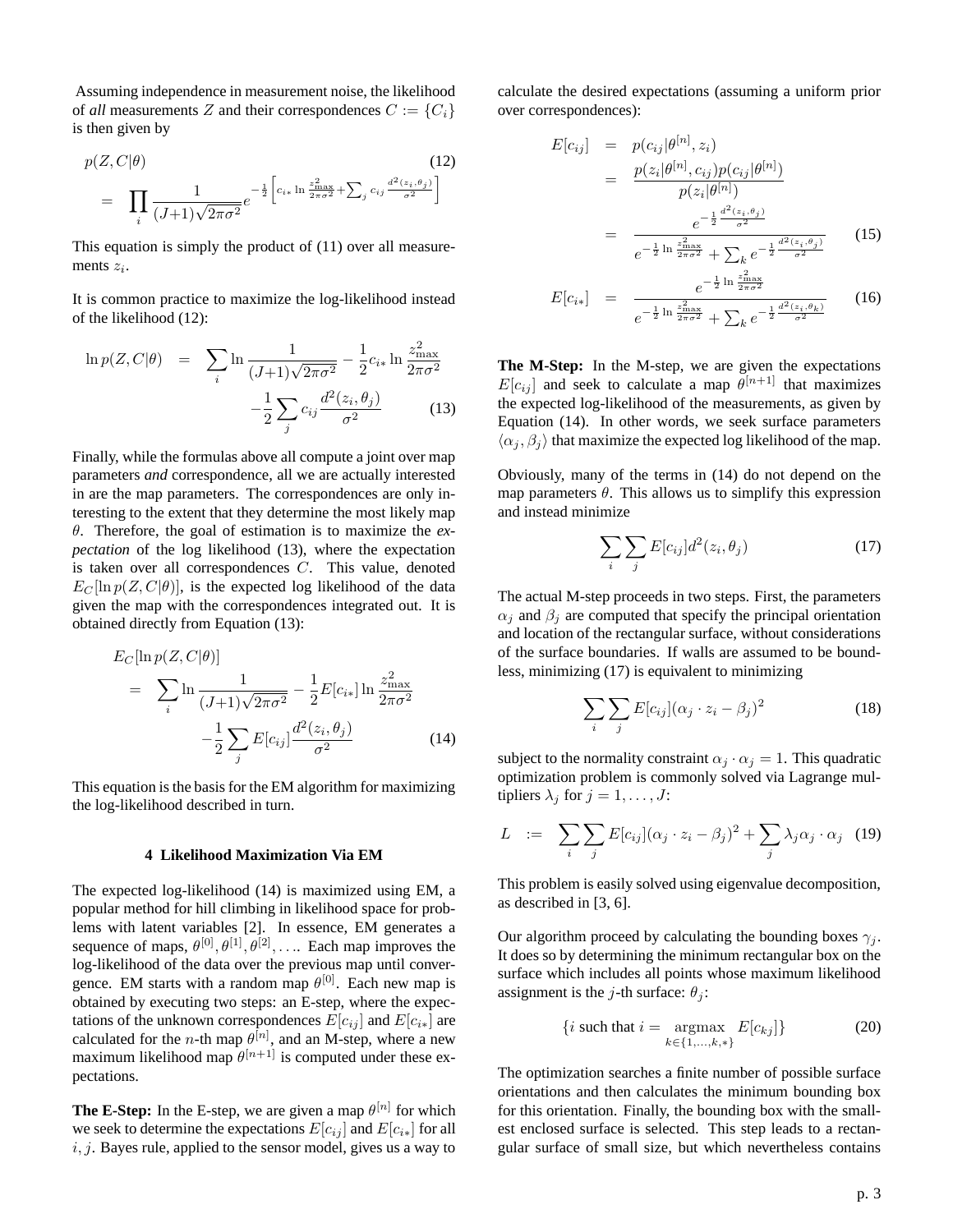all measurements that most likely correspond to the surface at hand.

**Model Selection:** In addition to computing the surface parameters, the number of surfaces J has to be determined. Our approach involves a straightforward Bayesian prior that penalizes complex maps using an exponential prior, written here in log-likelihood form:

$$
p(\theta|Z) \quad \propto \quad p(Z|\theta) - \kappa J \tag{21}
$$

Here  $\kappa$  is a constant factor (e.g., 0.02). The final map estimator is, thus, a maximum posterior probability estimator (MAP), which combines the complexity-penalizing prior with the data likelihood calculated by EM. In practice, this approach implies that surfaces that are not supported by sufficiently many data measurements weighted by their expectation, are discarded. This approach makes it possible to choose the number of map components J (rectangular surfaces) dynamically, during the execution of EM.

**Texture Mapping:** Textures are extracted from the panoramic camera, along a stripe shown in Figure 1b that corresponds to the range measurement taken by the vertical laser range finder. These stripes are collected at frame rate and pasted together into raw texture maps. These maps are then mapped onto the planar surfaces in real-time, using a technique described in [10]. Textures of the same feature in the environment recorded at different points in time are presently not merged due to tight computational constraints—which should be considered a shortcoming of our present implementation.

#### **5 Online EM**

Online mapping is achieved through several modifications of the basic EM algorithm, which ensure that the computation at each time is independent of the data set size, and that leverages past optimization as much as possible when constructing a new map.

In the E-step, the expectation is only calculated for a small (and bounded) number of measurements, in a way that the total number of such calculations does not depend on the amount of available data. Our approach calculates expectations for all current measurements. In addition, expectations are recalculates for older measurements which meet several conditions: They lie at the boundary of two surfaces (judging from their maximum likelihood assignment), or are entirely unexplained by any existing surface *and* they have been considered no more than a fixed number of times in previous E-steps. The latter condition assures that measurements cannot be considered infinitely often in the E-step, hence bounds the number of measurements that can be considered in any E-step. The number of surfaces considered in the E-step is also bounded and typically includes all nearby surfaces.

In the M-step, only surfaces are re-estimated whose maximum likelihood assignments were changed in the E-step. This nat-



hibit suboptimal structures, which are resolved in later iterations of EM. Despite this backwards correction of past estimates, the algorithm presented in this paper still runs in real-time, due to careful selection of measurements that considered in the EM estimation.

urally guarantees that only a small number of surfaces is recalculated in the M-step, with the total number being independent of the total number of surfaces J. However, each such surface might still be supported by an unbounded number of measurements, hence the calculation of surface parameters may take time that grows with the total number of measurements. To avoid the latter, the number of measurements involved in re-computing surface parameters in the M-step is subsampled so as to not to exceed a fixed number. This is necessary to guarantee the incrementally of the EM algorithm.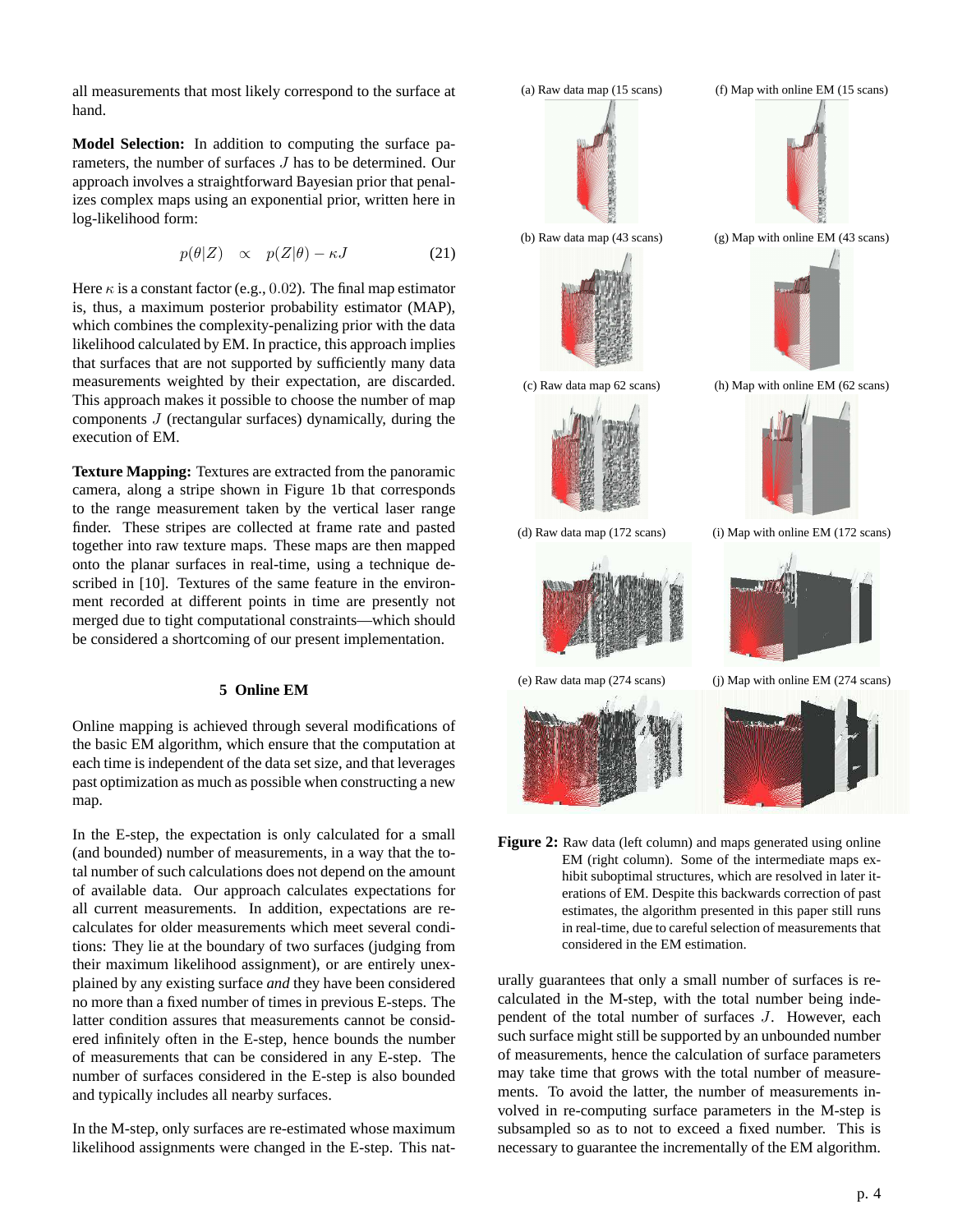

**Figure 3:** Views of a compact 3D texture map built in real time with an autonomously exploring robot.

To guide the search in the likelihood space, the map generated at time  $t - 1$  is used as initial map at time t. This greatly reduces the number of iterations required at any point in time.

Finally, our approach implements Bayesian model selection in real-time. New surfaces may be introduces based on new measurements which are not "explained" (in an ML fashion) by any of the existing surfaces in the map. Surfaces are removed form the map if after a fixed number of iterations they are not supported by sufficiently many measurements in accordance with the map complexity penalty factor  $\kappa$  (see Equation (21)).

#### **6 Experimental Results**

Our online EM algorithm for 3D multi-planar mapping was successfully tested in several corridor-style environments, some of which are shown in various figures in this paper. All results shown in this paper were generated in real-time, in some cases using an autonomously exploring robot, in others using a manually controlled robot.

Figure 2 illustrates the online creation of a compact map. Shown in the left column are maps generated directly from the raw measurement data by creating polygons for any set of



**Figure 4:** View of a trash bin in the final map, with a large planar rectangular surface patch in the background. Our algorithm recognizes that this object cannot be explained by planar surfaces with sufficient likelihood, hence it retains the polygonal representation.

nearby measurements. Views of a map with full texture are shown in Figure 3. This map, including the texture information, was entirely built in real-time. A comparison of raw data maps, the flat surfaces extracted in real-time, and the final texture maps is shown in Figure 5. Figure 4 shows the structure of a non-planar object (a trash bin) in one of the final maps. This example illustrates that the ability to merge flat surfaces with fine-grained polygons makes it possible to build complete maps of building interiors while exploiting the building's planarity.

In an attempt to quantitatively evaluate our approach, we mapped three different corridor environments in different buildings. The complexity of those environments was comparable to the maps shown here. The number of initial polygons was between  $3.5 \cdot 10^4$  and  $6.5 \cdot 10^4$ . The final maps contained on average 0.60% as many polygons (0.69%, 0.80%, and 0.32%), which corresponds to an average compression ratio of  $1:192$ .

# **7 Discussion**

We have presented an online algorithm for building compact maps of building interiors. This approach utilizes the popular *expectation maximization* algorithm for finding rectangular surface patches in 3D data, acquired by a moving robot equipped with laser range finders and a panoramic camera. While EM is traditionally an offline algorithm, a modified version of EM was presented, which is capable of generating such maps online, while the robot is in motion. This approach retains the key advantage of EM—namely the ability to revise past assignments and map components based on future data while simultaneously restricting the computation in ways that make it possible to run the algorithm in real-time, regardless of the size of the map. Experimental results illustrate that this approach enables mobile robots to acquire compact maps of corridor-style environments.

Although stated here in the context of finding rectangular flat surfaces, the EM algorithm is more general in that it can easily handle a much richer variety of geometric shapes. The extension of our approach to richer classes of objects is subject to